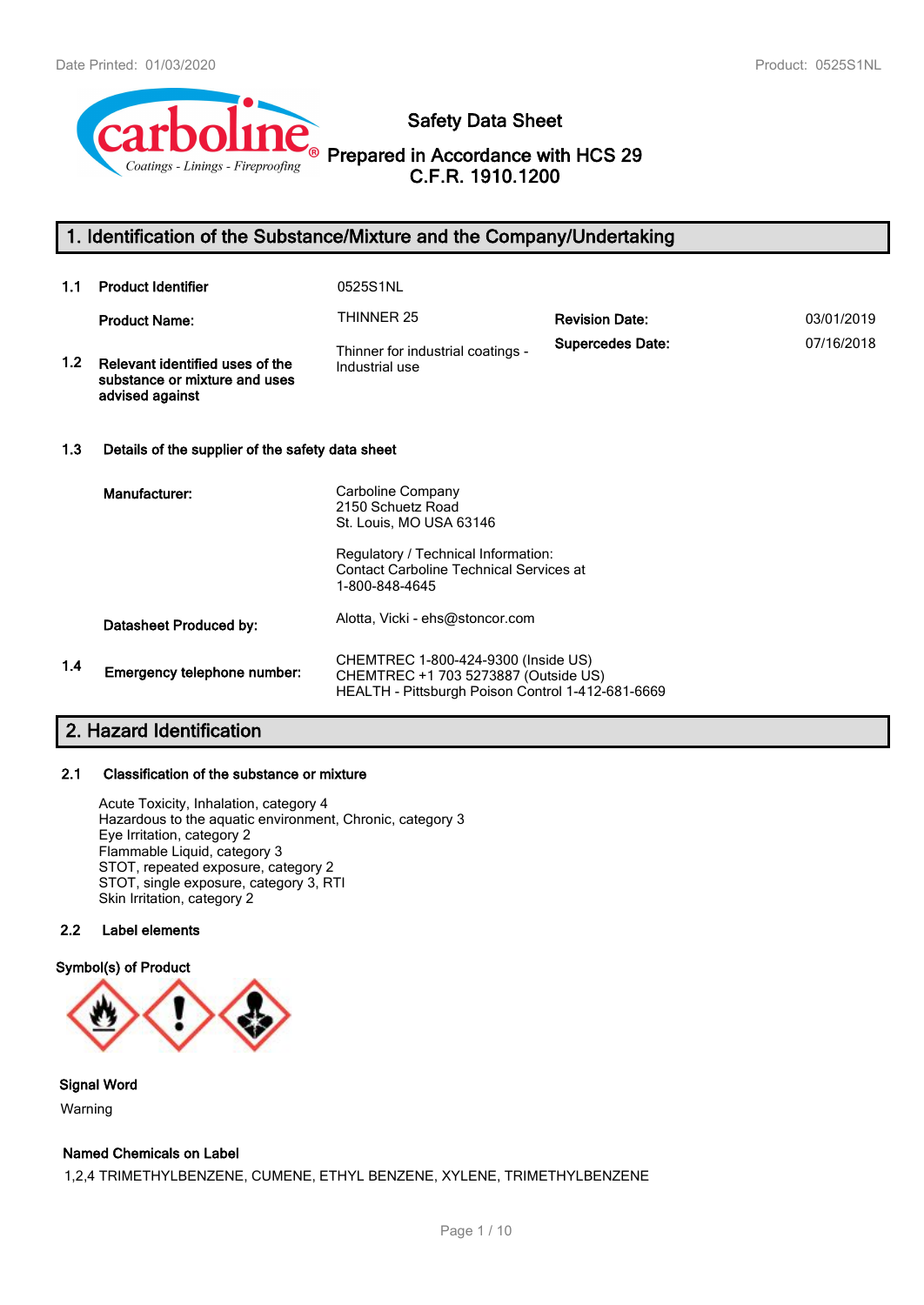#### **HAZARD STATEMENTS**

| Flammable Liquid, category 3<br>Skin Irritation, category 2  | H <sub>226</sub><br>H315     | Flammable liquid and vapour.<br>Causes skin irritation.                                                                                                                             |
|--------------------------------------------------------------|------------------------------|-------------------------------------------------------------------------------------------------------------------------------------------------------------------------------------|
| Eye Irritation, category 2                                   | H <sub>3</sub> 19            | Causes serious eye irritation.                                                                                                                                                      |
| Acute Toxicity, Inhalation, category 4                       | H332                         | Harmful if inhaled.                                                                                                                                                                 |
| STOT, single exposure, category 3, RTI                       | H335                         | May cause respiratory irritation.                                                                                                                                                   |
| STOT, repeated exposure, category 2                          | H373                         | May cause damage to organs through prolonged or repeated<br>exposure.                                                                                                               |
| Hazardous to the aquatic environment,<br>Chronic, category 3 | H412                         | Harmful to aquatic life with long lasting effects.                                                                                                                                  |
| <b>PRECAUTION PHRASES</b>                                    |                              |                                                                                                                                                                                     |
|                                                              | P <sub>210</sub>             | Keep away from heat/sparks/open flames/hot surfaces. - No<br>smoking.                                                                                                               |
|                                                              | P <sub>260</sub>             | Do not breathe dust/fume/gas/mist/vapours/spray.                                                                                                                                    |
|                                                              | P <sub>273</sub>             | Avoid release to the environment.                                                                                                                                                   |
|                                                              | P <sub>280</sub>             | Wear protective gloves/protective clothing/eye protection/<br>face protection.                                                                                                      |
|                                                              | P304+340                     | IF INHALED: Remove victim to fresh air and keep at rest in a<br>position comfortable for breathing.                                                                                 |
|                                                              | P305+351+338                 | IF IN EYES: Rinse cautiously with water for several minutes.<br>Remove contact lenses, if present and easy to do so.<br>Continue rinsing.                                           |
|                                                              | P314<br>P332+313<br>P403+233 | Get medical advice/attention if you feel unwell.<br>If skin irritation occurs: Get medical advice/attention.<br>Store in a well-ventilated place. Keep container tightly<br>closed. |

# **2.3 Other hazards**

No Information

### **Results of PBT and vPvB assessment:**

The product does not meet the criteria for PBT/VPvB in accordance with Annex XIII.

# **3. Composition/Information On Ingredients**

#### **3.2 Mixtures**

#### **Hazardous Ingredients**

| CAS-No.        | <b>Chemical Name</b>         |                                  | $\frac{9}{6}$    |
|----------------|------------------------------|----------------------------------|------------------|
| 1330-20-7      | <b>XYLENE</b>                |                                  | $25 - 50$        |
| 108-65-6       | 1-METHOXY-2-PROPANOL ACETATE |                                  | 10 - <25         |
| 64742-95-6     | AROMATIC HYDROCARBON         |                                  | $10 - 25$        |
| $100 - 41 - 4$ | ETHYL BENZENE                |                                  | $10 - 25$        |
| 95-63-6        | 1.2.4 TRIMETHYLBENZENE       |                                  | $2.5 - 10$       |
| 98-82-8        | <b>CUMENE</b>                |                                  | $2.5 - 10$       |
| 108-67-8       | 1.3.5-TRIMETHYLBENZENE       |                                  | $2.5 - 10$       |
| 25551-13-7     | TRIMETHYLBENZENE             |                                  | $2.5 - 10$       |
| CAS-No.        | <b>GHS Symbols</b>           | <b>GHS Hazard Statements</b>     | <b>M-Factors</b> |
| 1330-20-7      | GHS02-GHS07-GHS08            | H226-304-312-315-319-332-335     | 0                |
| 108-65-6       | GHS02                        | H <sub>226</sub>                 | 0                |
| 64742-95-6     | GHS02-GHS08-GHS09            | H226-304-332-373-411             | 0                |
| 100-41-4       | GHS02-GHS07-GHS08            | H225-304-332-373-412             | 0                |
| 95-63-6        | GHS02-GHS07-GHS09            | H226-315-319-332-335-411         | 0                |
| $98 - 82 - 8$  | GHS02-GHS07-GHS08-GHS09      | H <sub>226</sub> -304-335-411    | 0                |
| 108-67-8       | GHS02-GHS07                  | H226-335                         |                  |
| 25551-13-7     | GHS02-GHS07-GHS08-GHS09      | H226-304-315-319-332-335-336-411 | 0                |

**Additional Information:** The text for GHS Hazard Statements shown above (if any) is given in Section 16.

# **4. First-aid Measures**

#### **4.1 Description of First Aid Measures**

**AFTER INHALATION:** Give oxygen or artificial respiration if needed. Remove person to fresh air. If signs/symptoms continue, get medical attention.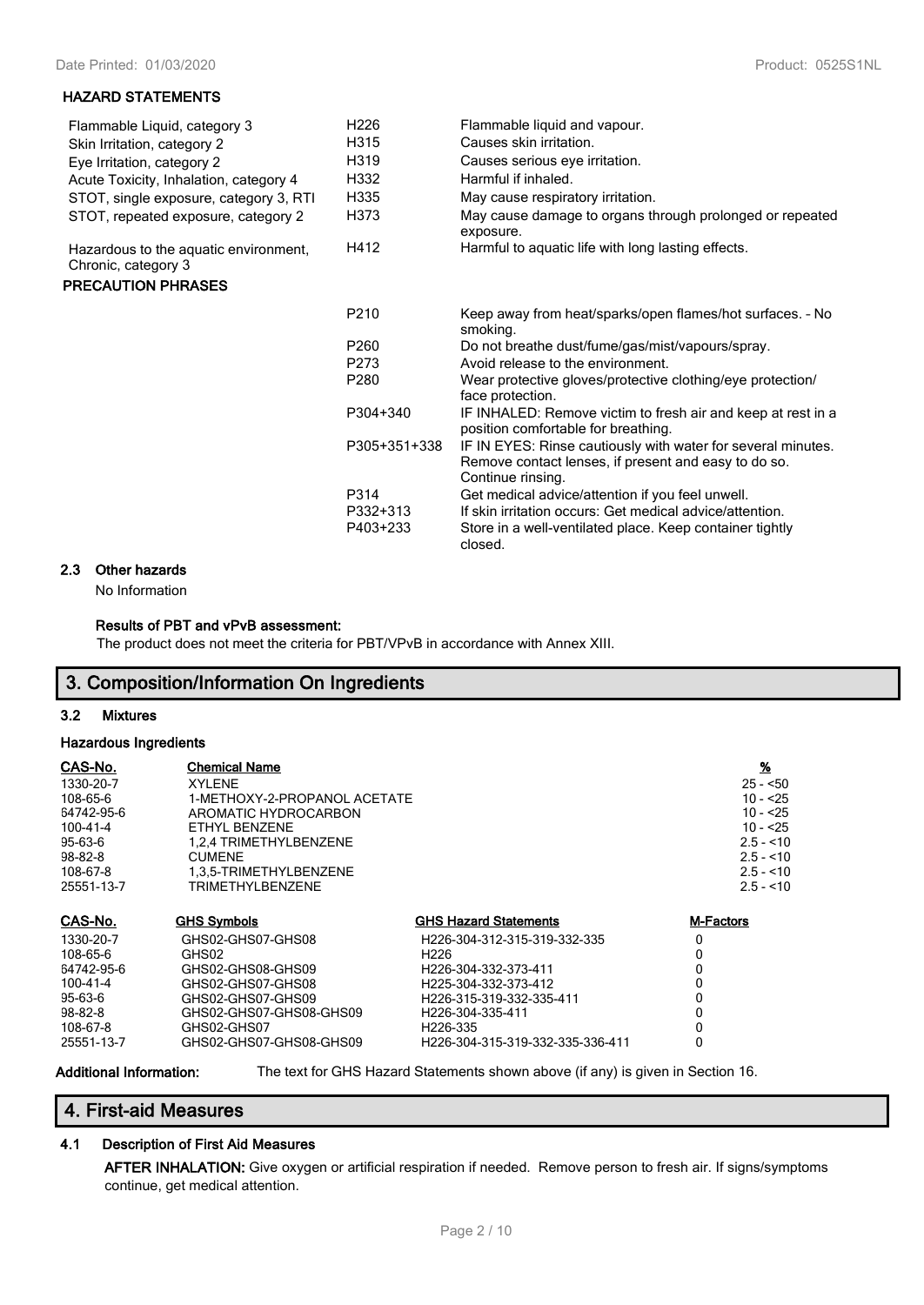**AFTER SKIN CONTACT:** In case of contact, immediately flush skin with plenty of water for at least 15 minutes while removing contaminated clothing and shoes. If skin irritation persists, call a physician.

**AFTER EYE CONTACT:** Rinse thoroughly with plenty of water for at least 15 minutes and consult a physician. **AFTER INGESTION:** Do NOT induce vomiting. Never give anything by mouth to an unconscious person. If swallowed, call a poison control centre or doctor immediately.

#### **4.2 Most important symptoms and effects, both acute and delayed**

Harmful if swallowed. Irritating to eyes and skin. Risk of serious damage to the lungs (by aspiration). Vapours may cause drowsiness and dizziness.

#### **4.3 Indication of any immediate medical attention and special treatment needed**

No information available on clinical testing and medical monitoring. Specific toxicological information on substances, if available, can be found in section 11.

When symptoms persist or in all cases of doubt seek medical advice.

### **5. Fire-fighting Measures**

#### **5.1 Extinguishing Media:**

Carbon Dioxide, Dry Chemical, Foam, Water Fog

**UNUSUAL FIRE AND EXPLOSION HAZARDS:** Flammable liquid. Vapours are heavier than air and may spread along floors. Vapours may form explosive mixtures with air. Vapors may travel to areas away from work site before igniting/flashing back to vapor source. Provide adequate ventilation. Prevent the creation of flammable or explosive concentrations of vapour in air and avoid vapour concentration higher than the occupational exposure limits. Keep away from heat/sparks/open flames/hot surfaces. - No smoking. Electrical installations / working materials must comply with the technological safety standards. Wear shoes with conductive soles.

## **5.2 Special hazards arising from the substance or mixture**

No Information

#### **5.3 Advice for firefighters**

In the event of fire, wear self-contained breathing apparatus. Cool containers / tanks with water spray. Flammable.

# **6. Accidental Release Measures**

#### **6.1 Personal precautions, protective equipment and emergency procedures**

Ensure adequate ventilation. Evacuate personnel to safe areas. Remove all sources of ignition. To avoid ignition of vapours by static electricity discharge, all metal parts of the equipment must be grounded. Wear personal protective equipment. For personal protection see section 8.

#### **6.2 Environmental precautions**

Do not allow material to contaminate ground water system. Prevent product from entering drains.

#### **6.3 Methods and material for containment and cleaning up**

Prevent further leakage or spillage if safe to do so. Contain spillage, soak up with non-combustible absorbent material, (e.g. sand, earth, diatomaceous earth, vermiculite) and transfer to a container for disposal according to local / national regulations (see section 13).

#### **6.4 Reference to other sections**

Please refer to disposal requirements or country specific disposal requirements for this material. See Section 13 for further information.

# **7. Handling and Storage**

#### **7.1 Precautions for safe handling**

**INSTRUCTIONS FOR SAFE HANDLING :** Keep containers dry and tightly closed to avoid moisture absorption and contamination. Prepare the working solution as given on the label(s) and/or the user instructions. Do not breathe vapours or spray mist. Ensure all equipment is electrically grounded before beginning transfer operations. Do not use sparking tools. Do not get in eyes, on skin, or on clothing. Use only with adequate ventilation/personal protection. Wash thoroughly after handling.

**PROTECTION AND HYGIENE MEASURES :** Handle in accordance with good industrial hygiene and safety practice. Wash hands before breaks and at the end of workday. When using, do not eat, drink or smoke.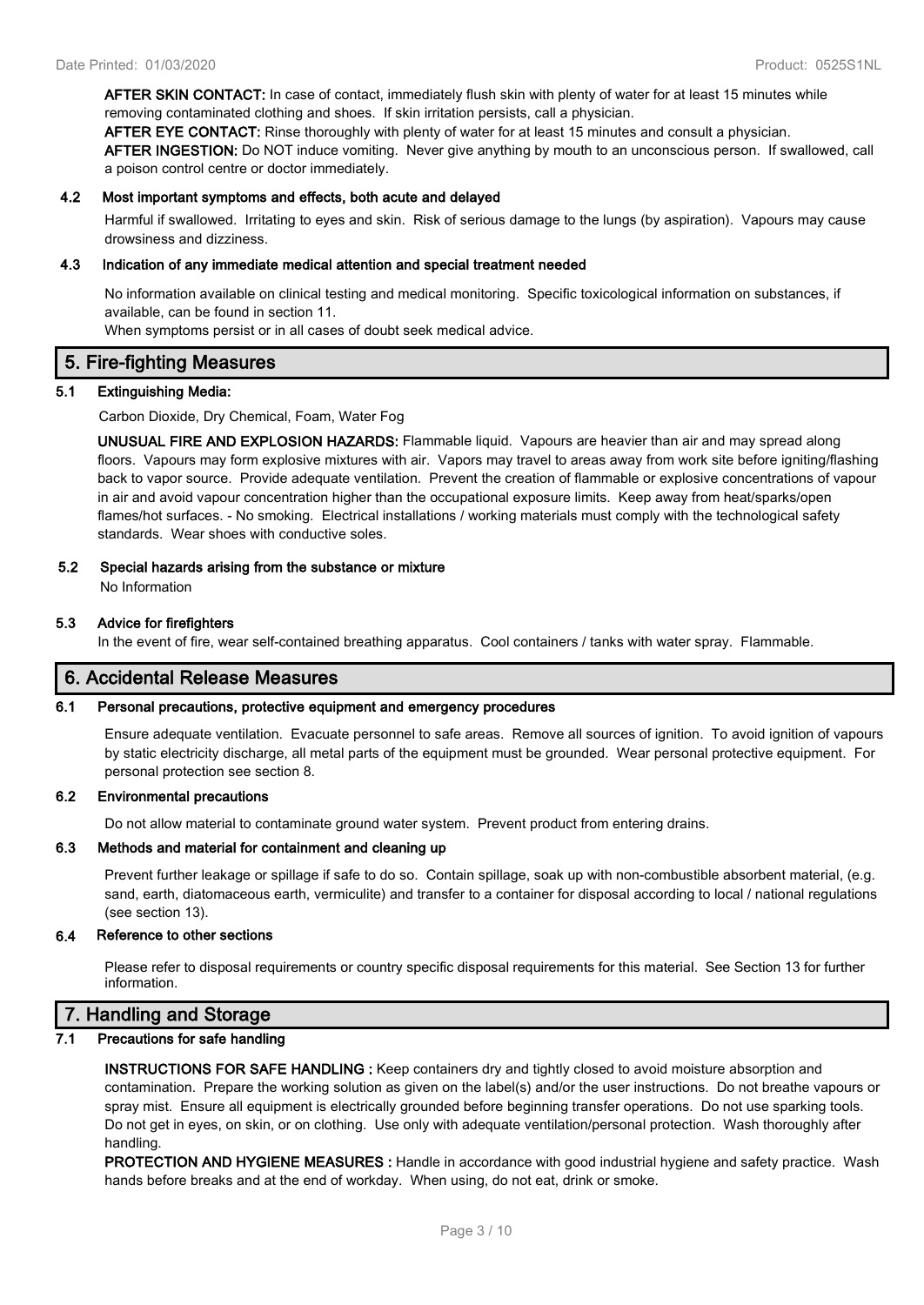# **7.2 Conditions for safe storage, including any incompatibilities**

**CONDITIONS TO AVOID:** Heat, flames and sparks. **STORAGE CONDITIONS:** Keep container closed when not in use. Store in a dry, well ventilated place away from sources of heat, ignition and direct sunlight.

#### **7.3 Specific end use(s)**

No specific advice for end use available.

# **8. Exposure Controls/Personal Protection**

# **8.1 Control parameters**

# **Ingredients with Occupational Exposure Limits (US)**

| <b>Name</b>                  | CAS-No.        | <b>ACGIH TWA</b>           | <b>ACGIH STEL</b> | <b>ACGIH Ceiling</b> |
|------------------------------|----------------|----------------------------|-------------------|----------------------|
| <b>XYLENE</b>                | 1330-20-7      | 100.0 PPM                  | $150$ ppm         |                      |
| 1-METHOXY-2-PROPANOL ACETATE | 108-65-6       | N/E                        | N/E               | N/E                  |
| AROMATIC HYDROCARBON         | 64742-95-6     | 300.0 PPM                  |                   | N/E                  |
| ETHYL BENZENE                | $100 - 41 - 4$ | 100.0 ppm                  | 125 ppm           |                      |
| 1,2,4 TRIMETHYLBENZENE       | 95-63-6        | 25.0 PPM                   | N/E               | N/E                  |
| <b>CUMENE</b>                | 98-82-8        | <b>50 PPM</b>              | N/E               | N/E                  |
| 1,3,5-TRIMETHYLBENZENE       | 108-67-8       | 125 MG/M3                  | N/E               | N/E                  |
| <b>TRIMETHYLBENZENE</b>      | 25551-13-7     | 25 PPM                     | <b>NE</b>         | N/E                  |
| <b>Name</b>                  | CAS-No.        | <b>OSHA PEL</b>            | <b>OSHA STEL</b>  |                      |
| <b>XYLENE</b>                | 1330-20-7      | 100.0 PPM                  |                   |                      |
| 1-METHOXY-2-PROPANOL ACETATE | 108-65-6       | N/E                        | N/E               |                      |
| AROMATIC HYDROCARBON         | 64742-95-6     | 500.0 PPM                  |                   |                      |
| ETHYL BENZENE                | 100-41-4       | 100.0 PPM                  |                   |                      |
| 1,2,4 TRIMETHYLBENZENE       | 95-63-6        | N/E                        | N/E               |                      |
| <b>CUMENE</b>                | 98-82-8        | 245 MGM3, 50<br><b>PPM</b> | N/E               |                      |
| 1,3,5-TRIMETHYLBENZENE       | 108-67-8       | 35 PPM                     | N/E               |                      |
| <b>TRIMETHYLBENZENE</b>      | 25551-13-7     | 125 MGM3, 25<br><b>PPM</b> | N/E               |                      |

**FURTHER INFORMATION:** Refer to the regulatory exposure limits for the workforce enforced in each country.

#### **8.2 Exposure controls**

#### **Personal Protection**

**RESPIRATORY PROTECTION:** In order to avoid inhalation of spray-mist and sanding dust, all spraying and sanding must be done wearing adequate respirator. Use only with ventilation to keep levels below exposure guidelines reported in this document. User should test and monitor exposure levels to ensure all personnel are below guidelines. If not sure, or not able to monitor, use State or federally approved supplied air respirator. For silica containing coatings in a liquid state, and/or if no exposure limits are established above, air-supplied respirators are generally not required.

**EYE PROTECTION:** Ensure that eyewash stations and safety showers are close to the workstation location. Safety glasses with side-shields.

**HAND PROTECTION:** Gloves should be discarded and replaced if there is any indication of degradation or chemical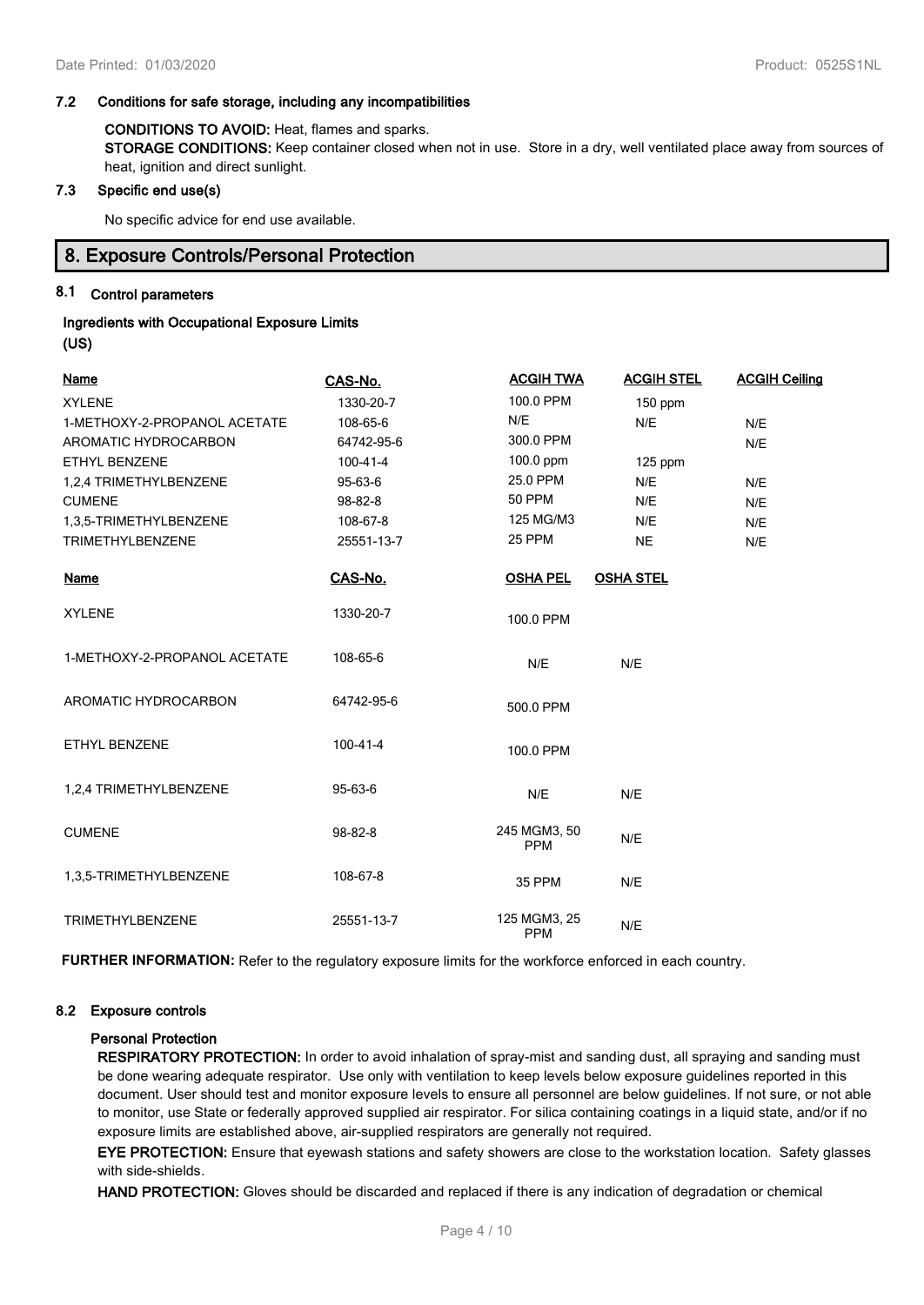breakthrough. Impervious gloves. Request information on glove permeation properties from the glove supplier. Lightweight protective clothing

#### **OTHER PROTECTIVE EQUIPMENT:** No Information

**ENGINEERING CONTROLS:** Avoid contact with skin, eyes and clothing. Ensure adequate ventilation, especially in confined areas.

|     | 9. Physical and Chemical Properties                   |                              |  |  |
|-----|-------------------------------------------------------|------------------------------|--|--|
| 9.1 | Information on basic physical and chemical properties |                              |  |  |
|     | Appearance:                                           | Clear Liquid                 |  |  |
|     | <b>Physical State</b>                                 | Liquid                       |  |  |
|     | Odor                                                  | Ester                        |  |  |
|     | Odor threshold                                        | N/D                          |  |  |
|     | pН                                                    | N/D                          |  |  |
|     | Melting point / freezing point (°C)                   | N/D                          |  |  |
|     | Boiling point/range                                   | 284 F (140C) - 334 F (168 C) |  |  |
|     | <b>Flash Point</b>                                    | 81F (27C)                    |  |  |
|     | <b>Evaporation rate</b>                               | Slower Than Ether            |  |  |
|     | Flammability (solid, gas)                             | Not determined               |  |  |
|     | Upper/lower flammability or explosive<br>limits       | $1.2 - 7.1$                  |  |  |
|     | Vapour Pressure, mmHg                                 | 4.5 mmHg @ 20C               |  |  |
|     | Vapour density                                        | Heavier than Air             |  |  |
|     | <b>Relative density</b>                               | Not determined               |  |  |
|     | Solubility in / Miscibility with water                | N/D                          |  |  |
|     | Partition coefficient: n-octanol/water                | Not determined               |  |  |
|     | Auto-ignition temperature (°C)                        | Not determined               |  |  |
|     | Decomposition temperature (°C)                        | Not determined               |  |  |
|     | <b>Viscosity</b>                                      | Unknown                      |  |  |
|     | <b>Explosive properties</b>                           | Not determined               |  |  |
|     | <b>Oxidising properties</b>                           | Not determined               |  |  |
| 9.2 | Other information                                     |                              |  |  |
|     | VOC Content g/l:                                      | 892                          |  |  |
|     | Specific Gravity (g/cm3)                              | 0.89                         |  |  |

# **10. Stability and Reactivity**

## **10.1 Reactivity**

No reactivity hazards known under normal storage and use conditions.

#### **10.2 Chemical stability**

Stable under normal conditions.

#### **10.3 Possibility of hazardous reactions**

Hazardous polymerisation does not occur.

# **10.4 Conditions to avoid**

Heat, flames and sparks.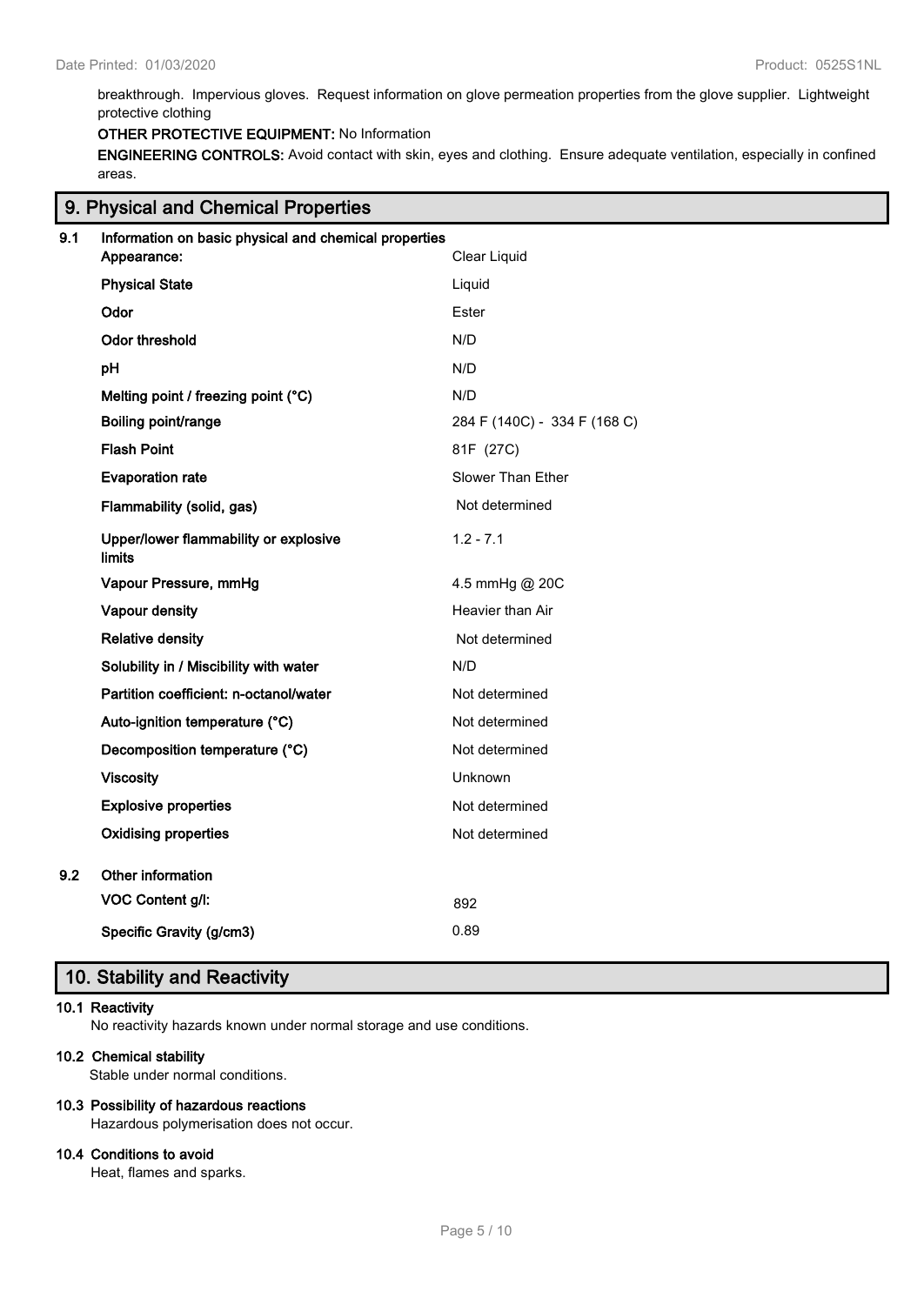#### **10.5 Incompatible materials**

Strong oxidizing agents.

### **10.6 Hazardous decomposition products**

Carbon dioxide (CO2), carbon monoxide (CO), oxides of nitrogen (NOx), dense black smoke.

|      | 11. Toxicological Information        |                                                |  |
|------|--------------------------------------|------------------------------------------------|--|
| 11.1 | Information on toxicological effects |                                                |  |
|      | <b>Acute Toxicity:</b>               |                                                |  |
|      | Oral LD50:                           | N/D                                            |  |
|      | <b>Inhalation LC50:</b>              | N/D                                            |  |
|      | Irritation:                          | Eye Irritation and Skin Irritation, category 2 |  |
|      | Corrosivity:                         | Unknown                                        |  |
|      | Sensitization:                       | Unknown                                        |  |
|      | Repeated dose toxicity:              | Unknown                                        |  |
|      | Carcinogenicity:                     | Unknown                                        |  |
|      | Mutagenicity:                        | Unknown                                        |  |
|      | <b>Toxicity for reproduction:</b>    | <b>Unknown</b>                                 |  |
|      | STOT-single exposure:                | STOT, single exposure, category 3, RTI         |  |
|      | STOT-repeated exposure:              | STOT, repeated exposure, category 2            |  |
|      | <b>Aspiration hazard:</b>            | <b>Unknown</b>                                 |  |

**If no information is available above under Acute Toxicity then the acute effects of this product have not been tested. Data on individual components are tabulated below:**

| CAS-No.    | <b>Chemical Name</b>                   | Oral LD50                 | Dermal LD50                    | Vapor LC50                              | Gas LC50 | Dust/Mist<br><b>LC50</b> |
|------------|----------------------------------------|---------------------------|--------------------------------|-----------------------------------------|----------|--------------------------|
| 1330-20-7  | <b>XYLENE</b>                          | 4300 mg/kg,<br>rat, oral  |                                | 15000 ppm/4<br>hrs rat,<br>inhalation   | 0.000    | 0.000                    |
| 108-65-6   | 1-METHOXY-2-PROPANOL<br><b>ACETATE</b> | 8532 mg/kg,<br>oral (rat) | >5000 mg/kg                    | 101 ppm/4 hr,<br>rat, inh               | 0.000    | 0.000                    |
| 64742-95-6 | AROMATIC HYDROCARBON                   | 4700 mg/kg,<br>oral, rat  |                                | 3670 ppm/8<br>hours, rat,<br>inhalation | 0.000    | 0.000                    |
| 100-41-4   | ETHYL BENZENE                          | 3500 mg/kg<br>rat, oral   | $>5000$ mg/l,<br>dermal rabbit | 17.2 $mg/L$<br>Inh, Rat, 4Hr            | 0.000    | 0.000                    |
| 95-63-6    | 1,2,4 TRIMETHYLBENZENE                 | 6000 mg/kg,<br>oral, rat  |                                | 18000 mg /<br>$m3/4$ hours              | 0.000    | 0.000                    |
| 98-82-8    | <b>CUMENE</b>                          | 2910 mg/kg,<br>oral, rat  | 12300 MG/<br>KG (RABBIT)       | 8000 ppm / 4<br>hours                   | 0.000    | 0.000                    |
| 108-67-8   | 1,3,5-TRIMETHYLBENZENE                 | Not Available             |                                | Not Available                           | 0.000    | 0.000                    |
| 25551-13-7 | <b>TRIMETHYLBENZENE</b>                | <b>NE</b>                 |                                | <b>NE</b>                               | 0.000    | 0.000                    |

### **Additional Information:**

No Information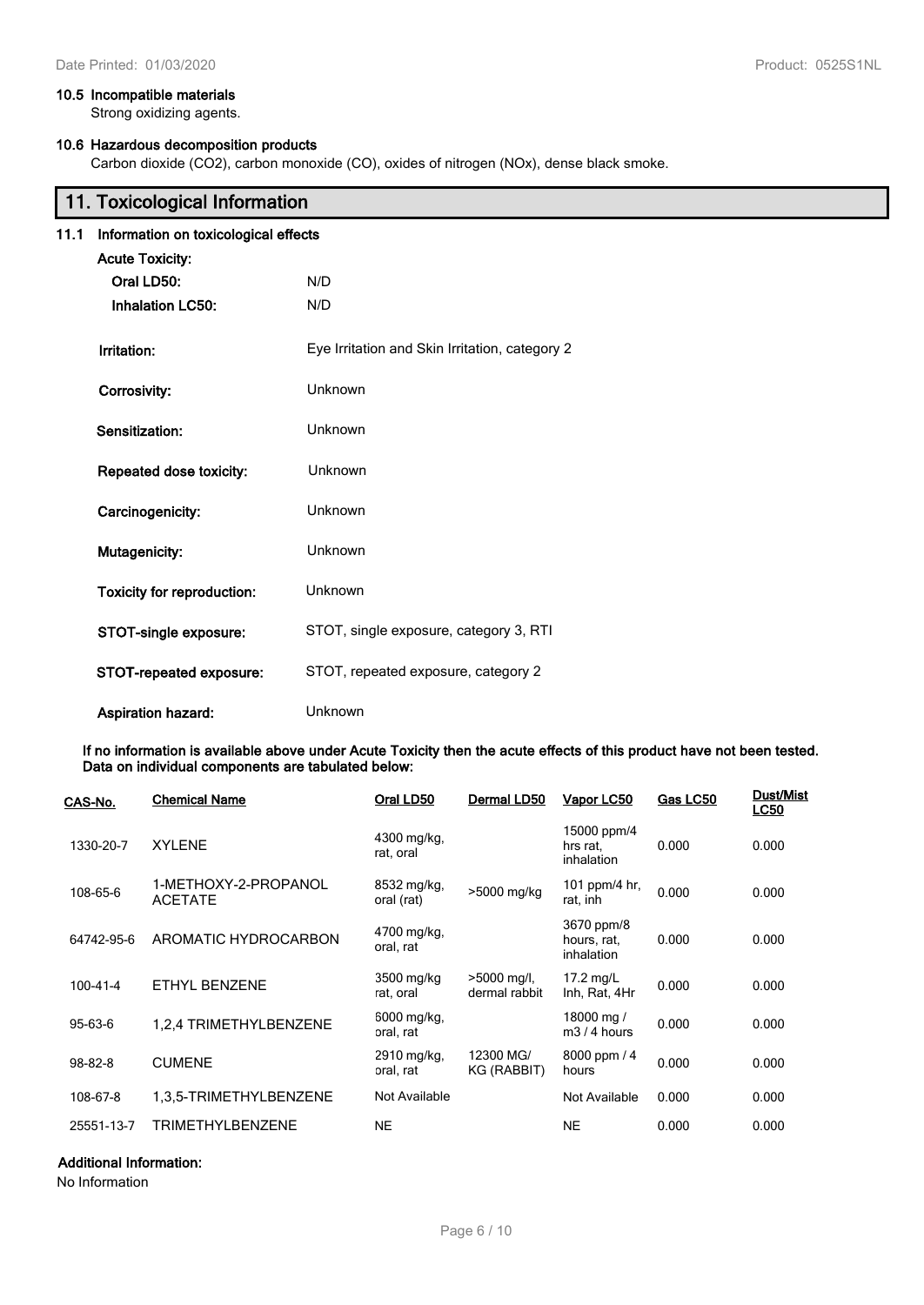# **12. Ecological Information 12.1 Toxicity: EC50 48hr (Daphnia):** Unknown **IC50 72hr (Algae):** Unknown **LC50 96hr (fish):** Unknown **12.2 Persistence and degradability:** Unknown **12.3 Bioaccumulative potential:** Unknown **12.4 Mobility in soil:** Unknown **12.5 Results of PBT and vPvB assessment:** The product does not meet the criteria for PBT/VPvB in accordance with Annex XIII. **12.6 Other adverse effects:** Unknown **CAS-No. Chemical Name EC50 48hr IC50 72hr LC50 96hr** 1330-20-7 XYLENE **No information** No information No information No information No information 108-65-6 1-METHOXY-2-PROPANOL ACETATE 408 mg/l (Daphnia Magna) >1000 mg/l (Green Prood riigh (Green 161 mg/l (Fathead Minnow)<br>Algae) 64742-95-6 AROMATIC HYDROCARBON No information No information No information 100-41-4 ETHYL BENZENE No information No information No information 95-63-6 1.2.4 TRIMETHYLBENZENE No information No information No information No information 98-82-8 CUMENE **No information** No information No information 6/32 mg/l (Fish) 108-67-8 1,3,5-TRIMETHYLBENZENE No information No information No information 25551-13-7 TRIMETHYLBENZENE No information No information No information

# **13. Disposal Considerations**

**13.1 WASTE TREATMENT METHODS:** Do not burn, or use a cutting torch on, the empty drum. If recycling is not practicable, dispose of in compliance with local regulations. Dispose of in accordance with local regulations. Empty containers should be taken to an approved waste handling site for recycling or disposal.

|      | 14. Transport Information                                                   |                               |
|------|-----------------------------------------------------------------------------|-------------------------------|
| 14.1 | UN number                                                                   | <b>UN 1263</b>                |
| 14.2 | UN proper shipping name                                                     | <b>Paint Related Material</b> |
|      | <b>Technical name</b>                                                       | N/A                           |
| 14.3 | Transport hazard class(es)                                                  | 3                             |
|      | Subsidiary shipping hazard                                                  | N/A                           |
| 14.4 | Packing group                                                               | Ш                             |
| 14.5 | <b>Environmental hazards</b>                                                | Unknown                       |
| 14.6 | Special precautions for user                                                | <b>Unknown</b>                |
|      | EmS-No.:                                                                    | $F-E$ , S-E                   |
| 14.7 | Transport in bulk according to Annex II<br>of MARPOL 73/78 and the IBC code | Unknown                       |

# **15. Regulatory Information**

**15.1 Safety, health and environmental regulations/legislation for the substance or mixture:**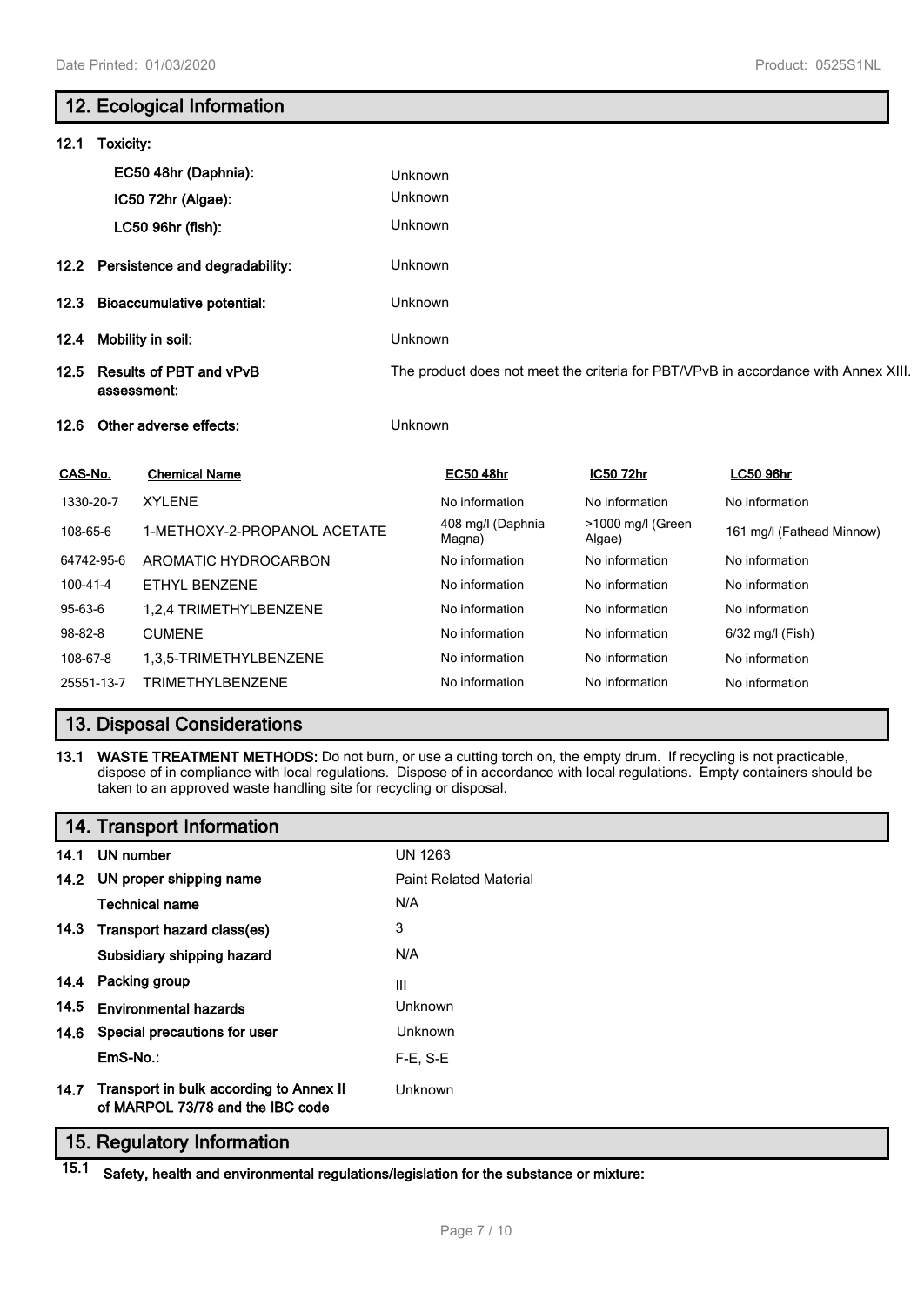# **U.S. Federal Regulations: As follows -**

### **CERCLA - Sara Hazard Category**

This product has been reviewed according to the EPA 'Hazard Categories' promulgated under Sections 311 and 312 of the Superfund Amendment and Reauthorization Act of 1986 (SARA Title III) and is considered, under applicable definitions, to meet the following categories:

Flammable (gases, aerosols, liquids, or solids), Acute Toxicity (any route of exposure), Skin Corrosion or Irritation, Serious eye damage or eye irritation, Specific target organ toxicity (single or repeated exposure)

#### **Sara Section 313:**

This product contains the following substances subject to the reporting requirements of Section 313 of Title III of the Superfund Amendment and Reauthorization Act of 1986 and 40 CFR part 372:

| <b>Chemical Name</b>   | CAS-No.        |
|------------------------|----------------|
| XYI FNF                | 1330-20-7      |
| FTHYL BENZENE          | $100 - 41 - 4$ |
| 1.2.4 TRIMETHYLBENZENE | $95-63-6$      |
| <b>CUMENE</b>          | $98-82-8$      |
|                        |                |

#### **Toxic Substances Control Act:**

All components of this product are either listed on the TSCA Inventory or are exempt.

This product contains the following chemical substances subject to the reporting requirements of TSCA 12(B) if exported from the United States:

# No TSCA 12(b) components exist in this product.

# **U.S. State Regulations: As follows -**

#### **New Jersey Right-to-Know:**

The following materials are non-hazardous, but are among the top five components in this product.

No NJ Right-To-Know components exist in this product.

#### **Pennsylvania Right-To-Know**

The following non-hazardous ingredients are present in the product at greater than 3%.

No PA Right-To-Know components exist in this product.

#### **CALIFORNIA PROPOSITION 65**

WARNING: Cancer and Reproductive Harm -- www.P65Warnings.ca.gov

# **International Regulations: As follows -**

#### **\* Canadian DSL:**

All chemical ingredients included on inventory (DSL)

#### **15.2 Chemical Safety Assessment:**

No Chemical Safety Assessment has been carried out for this substance/mixture by the supplier.

# **16. Other Information**

#### **Text for GHS Hazard Statements shown in Section 3 describing each ingredient:**

H225 Highly flammable liquid and vapour. H226 Flammable liquid and vapour.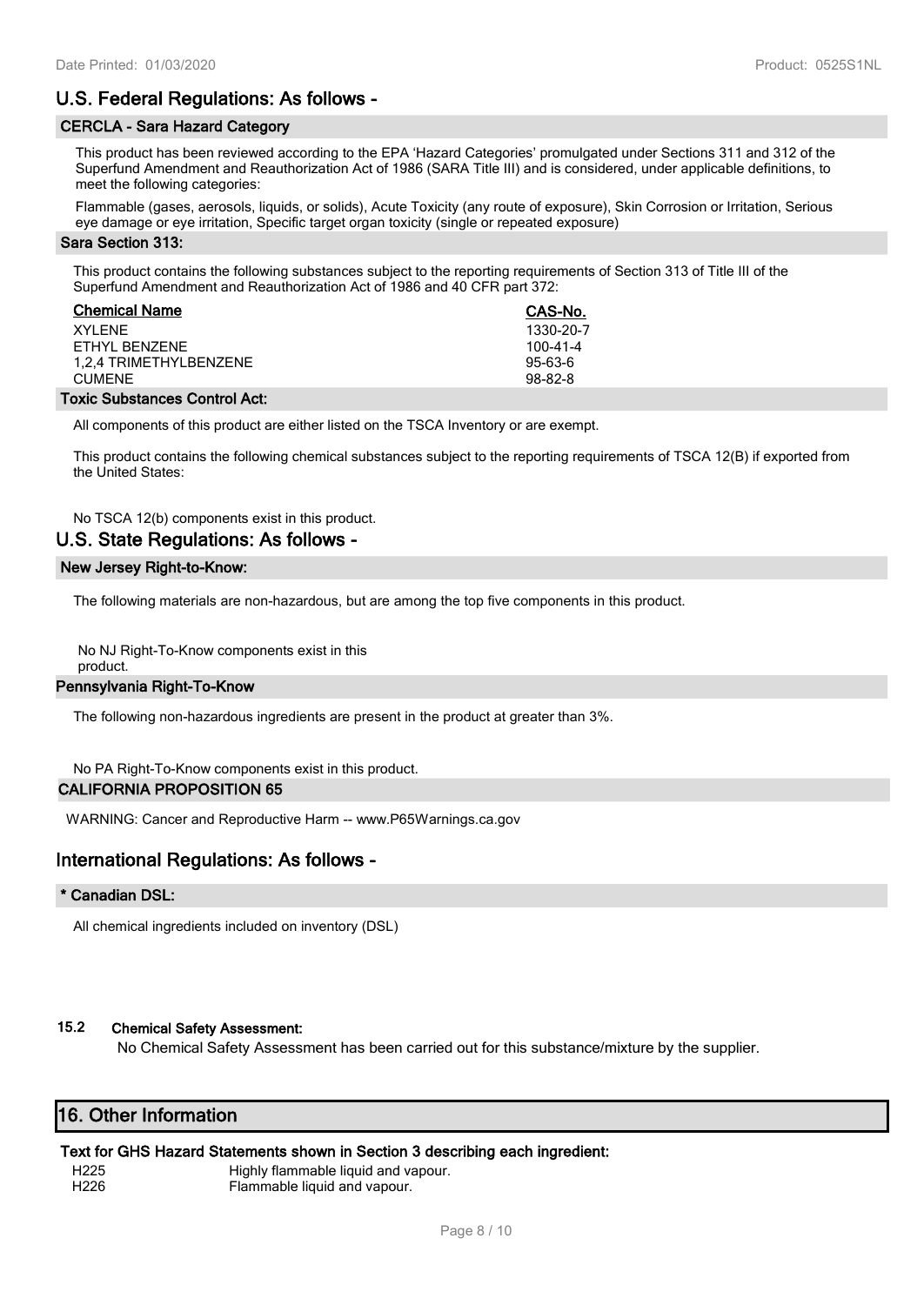| H304 | May be fatal if swallowed and enters airways.                      |
|------|--------------------------------------------------------------------|
| H312 | Harmful in contact with skin.                                      |
| H315 | Causes skin irritation.                                            |
| H319 | Causes serious eye irritation.                                     |
| H332 | Harmful if inhaled.                                                |
| H335 | May cause respiratory irritation.                                  |
| H336 | May cause drowsiness or dizziness.                                 |
| H373 | May cause damage to organs through prolonged or repeated exposure. |
| H411 | Toxic to aguatic life with long lasting effects.                   |
| H412 | Harmful to aquatic life with long lasting effects.                 |

#### **Reasons for revision**

No Information

The information contained herein is, to the best of our knowledge and belief accurate. However, since the conditions of handling and use are beyond our control, we make no guarantee of results, and assume no liability for damages incurred by use of this material. It is the responsibility of the user to comply with all applicable federal, state, and local laws and regulations.